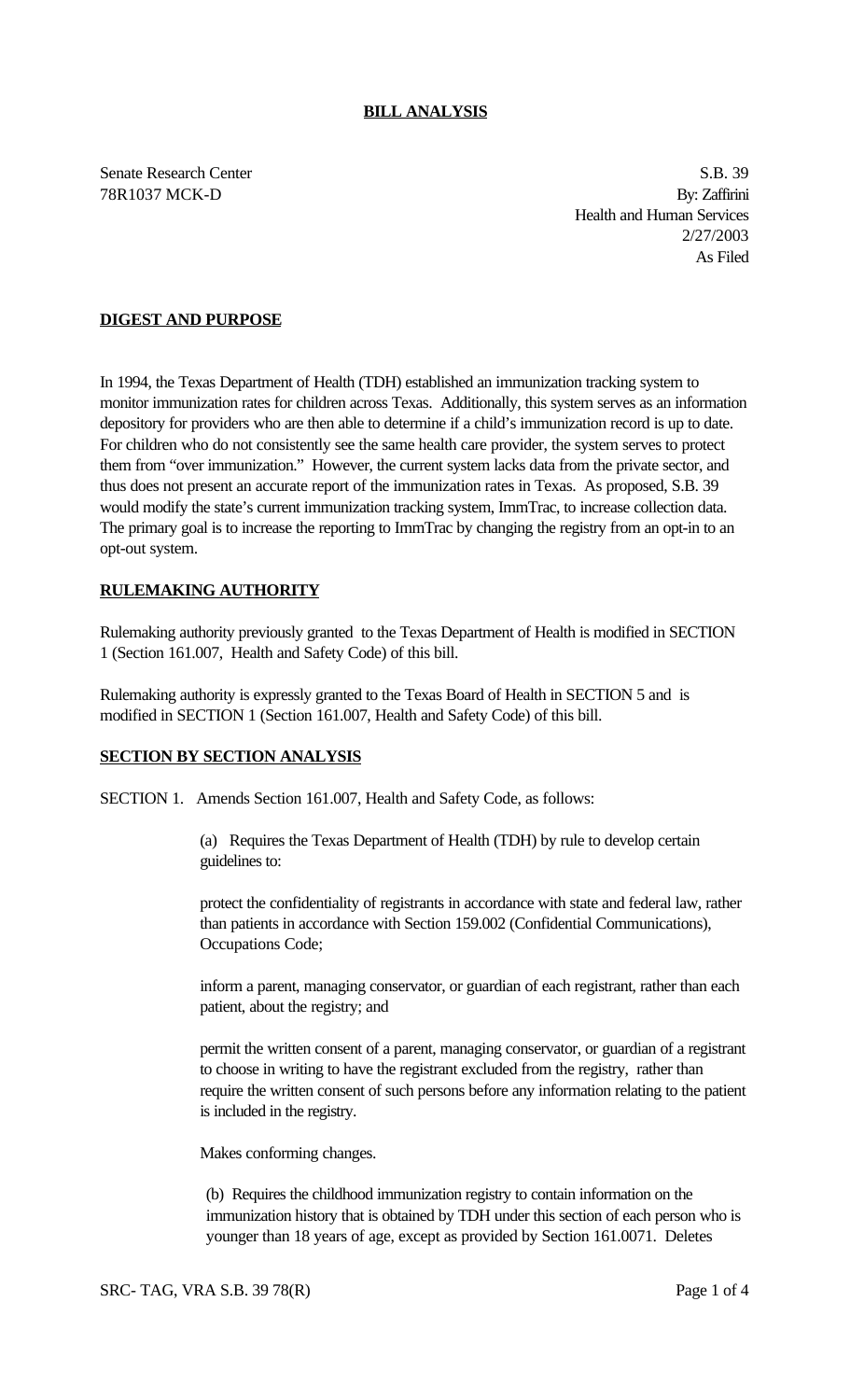existing language regarding consent to guidelines in accordance with guidelines adopted under Subsection (a). Deletes existing language regarding TDH removing registry information.

(c) Requires the report to contain the elements prescribed by TDH. Authorizes the report to be submitted in writing or by electronic means. Deletes existing language exempting certain entities from providing an immunization history.

(d) Requires the report to contain the elements, rather than be in a format, prescribed by the department. Authorizes the report to be submitted in writing or by electronic means and deletes language authorizing submission by voice. Deletes language exempting a health care provider from providing certain immunization histories to TDH. Makes a nonsubstantive change.

(e) Requires the notice to contain instructions for the parent, managing conservator, or guardian to request that future notices not be sent and to remove the child's immunization record from the registry and any other registry-related record that individually identifies the child. Requires the notice to describe the procedures to report a violation if a child is included in the registry after the submission of a written request for exclusion.

(f) Provides that nothing in this subchapter diminishes a parent's, managing conservator's, or guardian's responsibility for having a child immunized properly, subject to Section 161.004(d).

> (g) Provides that a person, including a health care provider or an insurance company, a health maintenance organization, or another organization that pays or reimburses a claim for immunization, and submits or obtains in good faith an immunization history or data to or from TDH in compliance with both the provision of this subchapter and any rules adopted in this subchapter is not liable for any civil damages. Makes conforming changes.

(h) Deletes language regarding the confidentiality and the disclosure of the information obtained by TDH. Requires the board to adopt rules to implement this subchapter, rather than this section. Reletters Subsection (i) as Subsection (h).

SECTION 2. Amends Chapter 161A, Health and Safety Code, by adding Sections 161.0071, 161.0072, 161.0073, and 161.0074, as follows:

> Sec. 161.0071. NOTICE OF RECEIPT OF REGISTRY DATA; EXCLUSION FROM REGISTRY. (a) Requires TDH to send a written notification to a child's parent, managing conservator, or guarding disclosing certain information, the first time it receives registry data for the child.

(b) Requires TDH to delete the child's immunization records from the registry and any other registry-related TDH record that individually identifies the child by the 30th day after the date the TDH receives from the parent, managing conservator, or guardian of the child a written request that the child be excluded from registry. Requires the TDH to maintain only those records related to the child necessary to ensure that the child continues to be excluded from the registry and prohibits release of the identity of a child excluded from the registry.

(c) Requires for TDH to send a written confirmation of receipt of the request for exclusion and the exclusion of child's record from the registry to a parent, managing conservator, or guardian who makes a written a request under Subsection (b).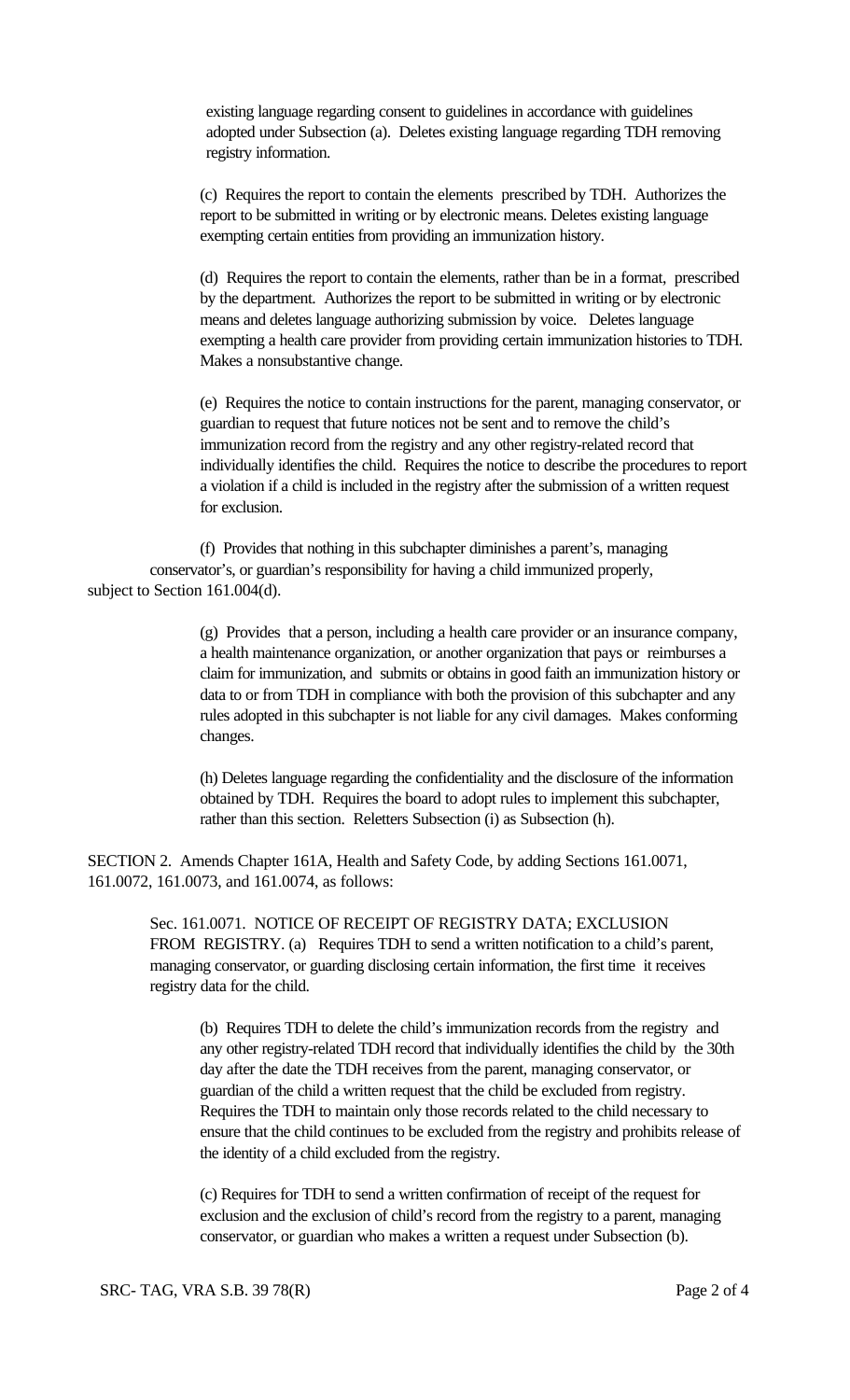(d) Provides that TDH commits a violation if it fails to exclude a child from the registry within the period required by Subsection (b).

(e) Requires TDH to accept a written statement from a parent, managing conservator, or guardian communicating the exclusion of the child from the registry, including a statement on the child's birth certificate, as a request for exclusion under Subsection (b).

Sec. 161.0072. REGISTRY CONFIDENTIALITY. (a) Provides that the information that individually identifies a child received by TDH for the immunization registry is confidential and may only be used for TDH's registry purposes.

(b) Prohibits TDH from releasing registry information to any individual or entitity without the consent of the person, or if a minor, the parent, managing conservator, or guardian of the child, unless specifically authorized by this subchapter.

(c) Provides that a person required to report information to TDH for registry purposes or authorized to receive information from registry may not disclose the individually identifiable information to any other person without the written consent from the parent, managing conservator, or guardian of the child, except as provided by Chapter 159 ( Physician-Patient Communication), Occupations Code.

 (d) Provides that registry information is not subject to discovery, subpoena, or other means of legal compulsion for release to any person or entity except as provided by this subchapter or admissible in any civil, administrative, or criminal proceeding.

Sec. 161.0073. REPORT TO LEGISLATURE. Requires TDH to report to certain officials by September 30 of each even-numbered year. Require TDH to use the report required under Subsection (a) to develop ways to increase immunization rates using state and federal resources. Requires the report to include certain information.

Sec. 161.0074. IMMUNITY FROM LIABILITY. Provides that an insurance company, HMO, or other organization that pays or reimburses a claim for immunization, a healthcare provider who administers immunizations, and an employee of TDH who acts in compliance with Section 161.007, 161.0071, 161.0072, 161.0073 and 161.008 is not civilly or criminally liable for furnishing the information required under this subchapter, except as provided by Section 161.009 ( Penalties for Disclosure of Information).

SECTION 3. Amends Section 161.008, Health and Safety Code, by amending Subsections (c)-(d) and by adding Subsections (e)-(g), as follows:

> (c) Authorizes TDH to obtain data constituting an immunization record for the child from a public health district, local health department, an insurance company, HMO, or any other organization that pays or reimburses a claim for immunization, or any health care provider licensed or otherwise authorized to administer vaccines. Makes a nonsubstantive change.

(d) Requires the TDH, if it has not received a written request to exclude the child from the registry within the 30th day after the date notice was sent by the department to the child's parent, managing conservator, or guarding under Section 161.007 to enter the child into the registry and release the data constituting an immunization record for a child to any entity in this state that is described by Subsection (c) and is providing immunization services to the child or is paying or reimbursing a claim for immunization for the child, to a school or child care facility in which a child is enrolled, or to a state agency responsible for the health care child.